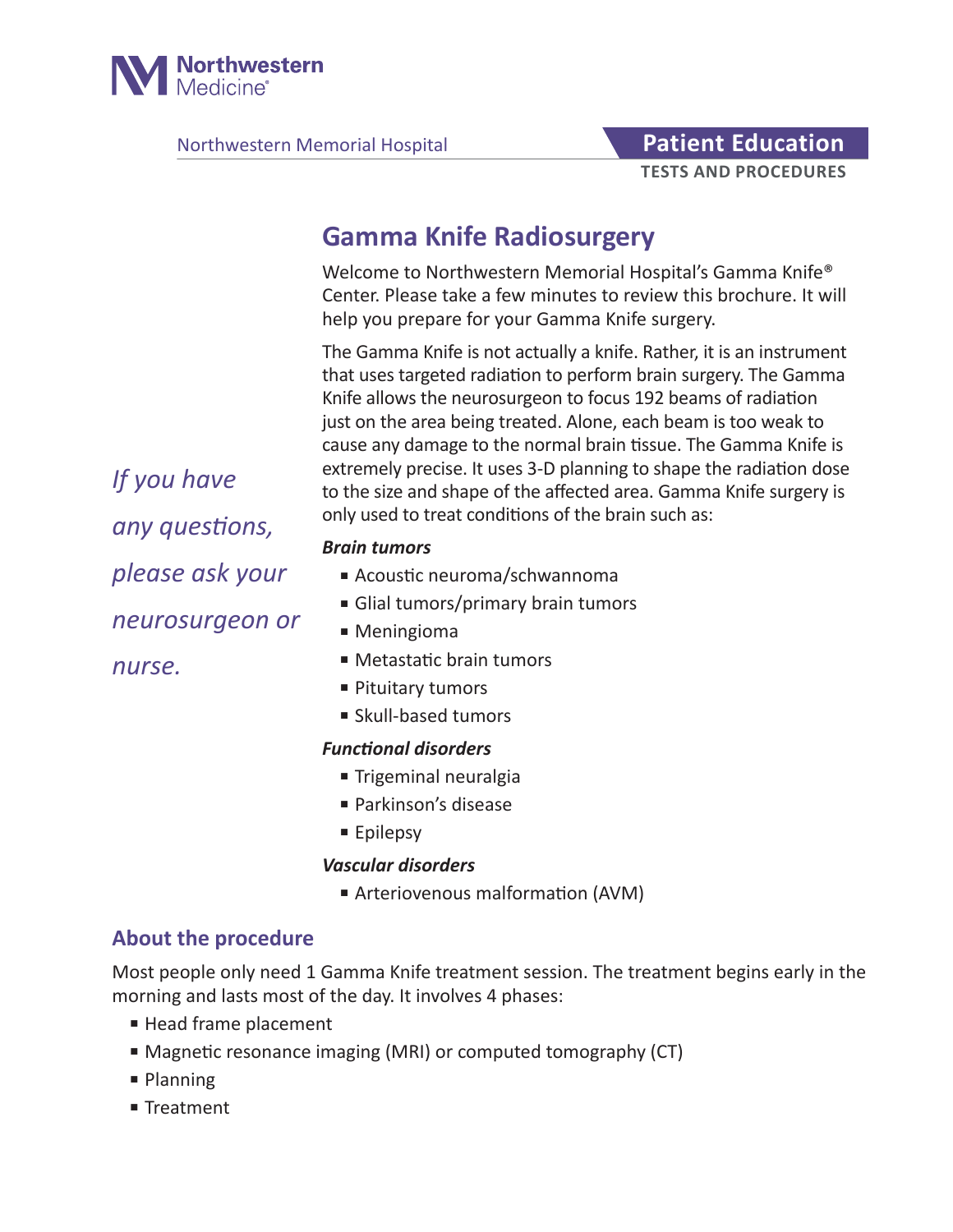The Gamma Knife team consists of a neurosurgeon, radiation oncologist, radiation physicist and registered nurse. Together, the team provides care tailored to your specific needs.

# **Before surgery**

The Gamma Knife nurse will meet with you or call you. They will review what to expect on the day of treatment, including:

- Head frame placement
- Imaging studies
- Treatment planning
- Gamma Knife treatment
- Head frame removal
- Follow-up care

The nurse will also:

- Answer any questions that you have
- Collect your health insurance information (pre-certification of insurance coverage is needed)

# **Day of surgery**

Plan to arrive at \_\_\_\_\_\_\_\_\_\_\_\_\_ on \_\_\_\_\_\_\_\_\_\_\_\_\_\_\_\_\_\_\_\_\_.

Follow these instructions:

- Eat a light breakfast and take your routine morning medications.
- Wear comfortable clothing. You may wear your own slacks during this treatment if they do not have metal in them. Do not wear anything with metal, including undergarments.
- Do not wear any makeup.
- Leave all valuables at home, including jewelry.

If you will be taking a medication to relax before the treatment, you cannot drive. Arrange for transportation to and from the hospital.

Be sure to bring:

- A list of allergies (including iodine or X-ray contrast)
- A list of all your current medications (prescription, over-the-counter and herbal)

You may want to bring a laptop or iPad, phone/phone charger, a book, or other forms of entertainment. You may use these while you wait during the planning phase of the treatment.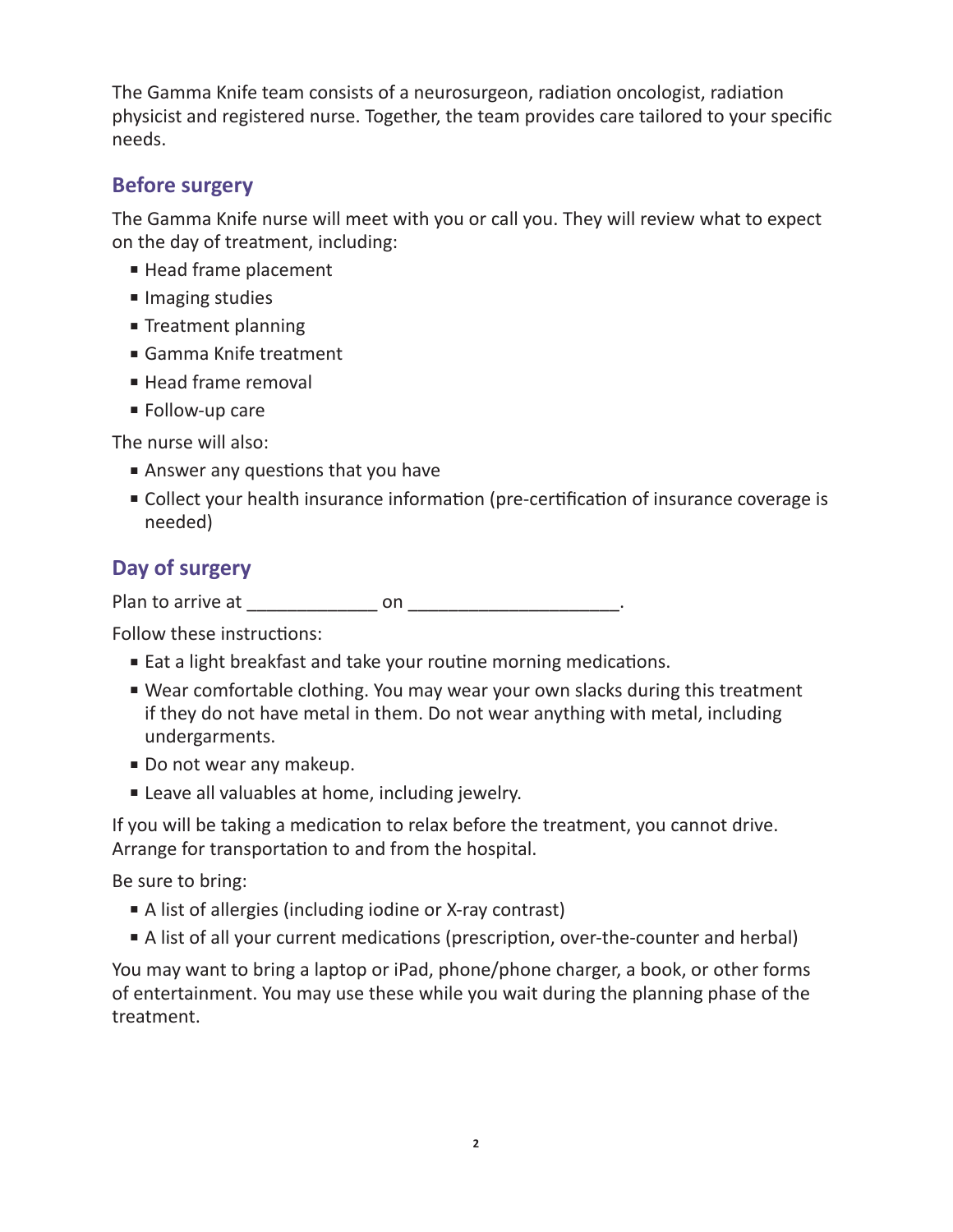Please come to Galter Pavilion, 201 East Huron Street, 4th floor. Parking is available for patients and visitors in the garage at 222 East Huron Street, across from Feinberg and Galter pavilions. For a discounted rate, please bring your parking ticket with you. Your ticket can be validated at the Customer Services Desks on the 1st and 2nd floors of Feinberg and Galter pavilions, and the 1st floor of Prentice Women's Hospital.

- Check in at the reception desk on the 4th floor of Galter Pavilion.
- Tell the receptionist that you are having Gamma Knife surgery.

The nurse from the Gamma Knife team will take you to the Radiology Department.

# **Head frame placement and imaging**

When you arrive in the Radiology Department waiting area, we will ask you to change into a hospital gown and hospital pants. We will give you non-slip socks to wear.

We will direct your family to wait in the lobby on the lower concourse of Galter Pavilion.

The nurse will review the procedure with you, answer any questions and show you the Gamma Knife head frame in detail. They will ask you to sign consent forms. They will insert an IV (into the vein) line. The IV is used to give contrast (dye) and fluids during the surgery.

The neurosurgeon or neurosurgery resident will place the Gamma Knife frame on your head. The frame will have special markers on its surface. They will use these markers to map the exact location of your Gamma Knife treatment.

The frame will be held firmly in place by 4 pins: 2 on your forehead and 2 on the back of your head. No hair will be shaved from your head and no incisions will be made. We will clean your pin sites with alcohol. We will inject numbing medication into the area. This will help you to be comfortable during the frame placement. You will feel pressure as the pins are put in place. This is normal, and the pressure will subside. The frame will remain on your head until after your surgery.

When the head frame is in place, you will have an MRI. You may have a CT scan instead if you have metal in your body, such as a pacemaker or ear implants.

# **Planning phase**

After the imaging phase, the nurse will take you to the Gamma Knife Center in the Radiation Oncology Department in the lower concourse of Galter Pavilion. This is where the planning phase will begin. The Gamma Knife team will use a computer to plan your specific radiation treatment. The planning phase may take an hour or more, depending on the size and shape of the area being treated. During this time, we will make sure you are as comfortable as possible. Your family is welcome to wait with you.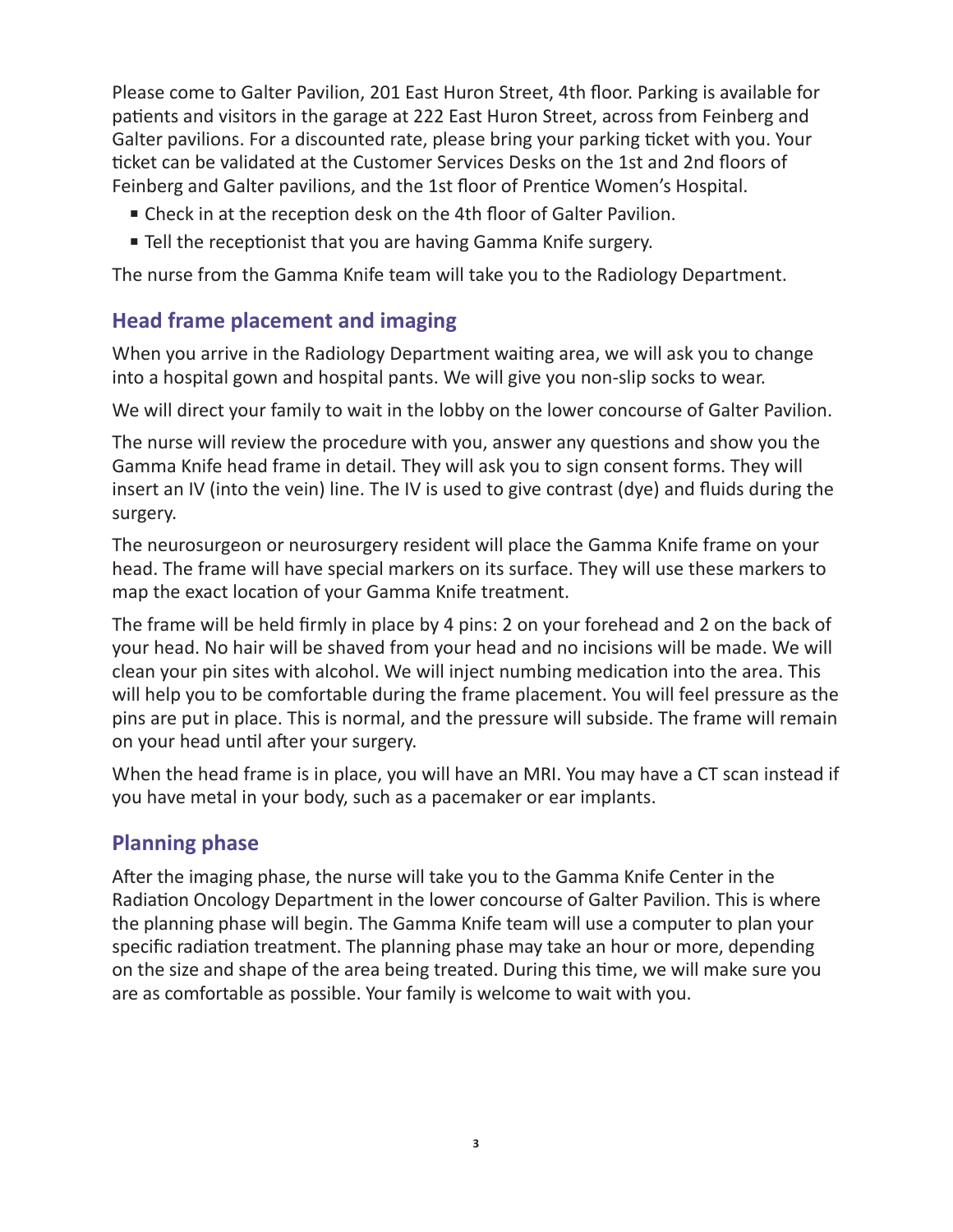# **Surgery**

After the planning phase, the treatment or surgery phase will begin. The nurse will help you lie on the Gamma Knife treatment table. The team will position your head to direct the radiation to the targeted area of your brain, and your frame will be secured to the table. When your head is in the correct position, the team will make sure you are as comfortable as possible. You may receive medication to help you relax at this time.

Then, the team must leave the room to avoid exposure to the radiation. During the entire Gamma Knife treatment, the physician and nurse will monitor you through a camera. You will be able to talk to the staff through a 2-way intercom. You may listen to music if you like. The staff will check your blood pressure and heart rate. The length of surgery will depend on your specific treatment plan.

# **After surgery**

When your treatment is over, the nurse will remove the head frame. They will apply antibiotic ointment, gauze and Band-Aids<sup>®</sup> to each pin site. Some patients may have slight bleeding at the pin sites. The nurse may apply pressure to the site for a short time to stop the bleeding.

You will recover in the Gamma Knife area for about 1 hour. You may have a mild headache from the frame removal. The nurse may give you medication such as acetaminophen (Tylenol®) for pain. You also may have swelling above your eyes. This is caused by the numbing medication used during the frame placement. The swelling lasts only a short time. The nurse will apply ice packs to your forehead and to the back of your head to help prevent the swelling. It is important to continue to use the ice packs after you go home.

Please arrange for someone to drive you home after the surgery.

# **Follow-up care**

Before you leave the hospital, your neurosurgeon will give you your discharge instructions. The full effects of Gamma Knife surgery do not happen right away, which makes follow-up care very important. This care includes neurosurgeon visits and imaging studies, such as MRI or CT scans. Please call your Gamma Knife neurosurgeon's office at 312.695.8143 (TTY: 711) to make your follow-up appointments as instructed.

# **When to call the neurosurgeon**

A small number of people have side effects from Gamma Knife surgery.

Call your neurosurgeon if you have:

- New onset of severe headaches
- Weakness in your arms or legs
- Numbness